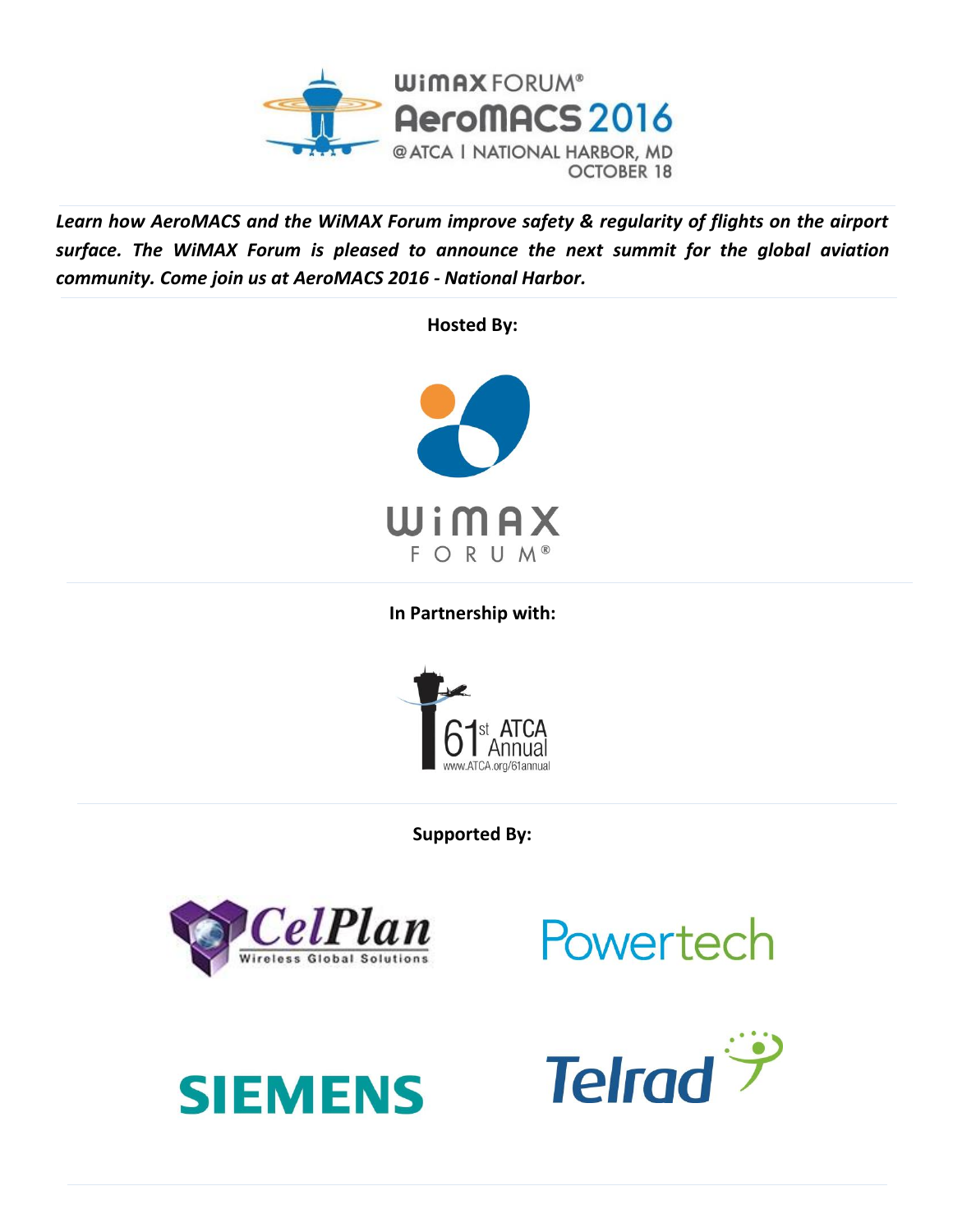

**AeroMACS 2016 - National Harbor will be held at** [ATCA 61st](http://www.atca.org/61annual) Annual on **Tuesday October 18, 2016 at 13:00 at Gaylord National Resort and Convention Center**, 201 Waterfront St, National Harbor, MD 20745 (Washington, DC area). The Seminar will focus on supporting the global Aviation Community in managing profitable developments and growth of their AeroMACS networks.

**AeroMACS 2016 - National Harbor** is an event for all participants to meet, exchange ideas, and develop business and cooperative relationships. The event will highlight the opportunities, challenges, and strategies involved in operating efficient AeroMACS networks.

This seminar is constructed to allow the global Aviation Community to network, share key lessons, and collaborate for the benefit of the industry. Our goal is for attending participants to gain concrete knowledge that will help them build best-in-class AeroMACS networks.

## **Topics of discussion will include:**

- Certification for AeroMACS Equipment and Devices
- AeroMACS Applications, Integration and Deployments
- Future Aeronautical Communications
- Network and Security Considerations for AeroMACS
- And more...

**For additional information, please visit:** [www.wimaxforum.org/Page/Events/AeroMACS\\_2016-National\\_Harbor](http://www.wimaxforum.org/Page/Events/AeroMACS_2016-National_Harbor)

For any questions regarding this event, please contact Alessandra Rocha, the WiMAX Forum Business Development Director, at [Alessandra.Rocha@WiMAXForum.org.](mailto:Alessandra.Rocha@WiMAXForum.org)

Come visit the AeroMACS Booth 200 during the ATCA 61st Annual Conference. We will be happy to tell you more about us and AeroMACS solutions.

**We look forward to seeing you in National Harbor!**